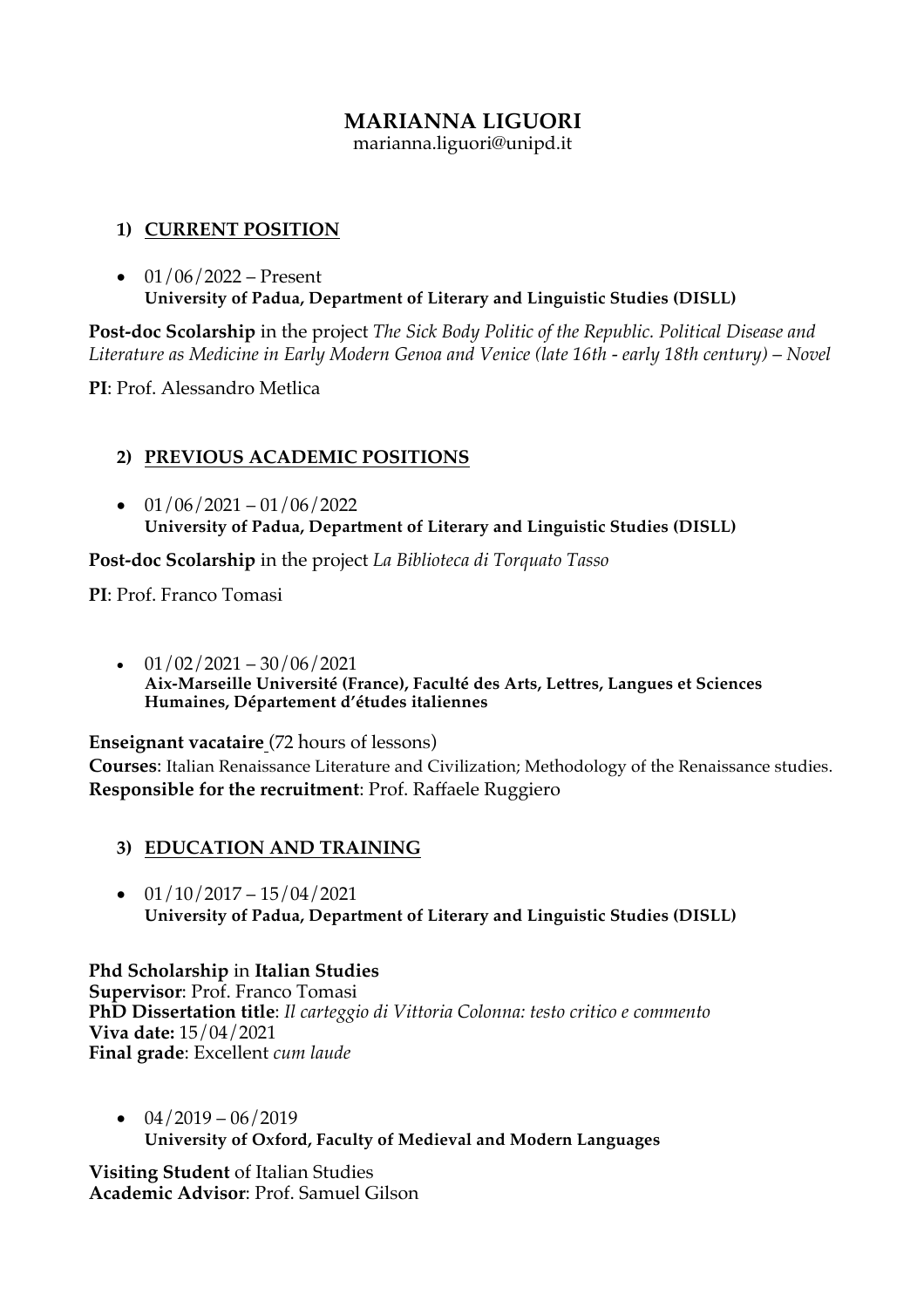$\bullet$  09/2015 – 09/2017 **"Sapienza" University of Rome, School for Advanced Studies (SSAS)**

#### **Master Degree Scholarship** in the **Class of Humanities**

As a student selected for the School, I could integrate the standard Sapienza Master Degree Programme with advanced disciplinary and interdisciplinary courses, activities, and exams. **Final grade**: 60/60

**Thesis**: *Gli aggettivi Ingenito/Ingenuo- Nativo/ Natio nel Lessico Leopardiano*

 $\bullet$  09/2015 – 07/2017 **"Sapienza" University of Rome, Facoltà di Lettere e Filosofia**

**Master Degree** in **Italian Modern Philology (LM 14) Date of graduation**: 13/07/2017 **Thesis supervisor:** Emilio Russo; **Co-Supervisor:** Paolo Procaccioli **Final grade:** 110 *cum laude* **MA Dissertation title:** *Per una nuova edizione dell'epistolario di Annibal Caro: Lettere 1532- 1538*

 $\bullet$  09/2012 – 07/2015 **"Sapienza" University of Rome, Facoltà di Lettere e Filosofia**

**Bachelor Degree** in **Modern Literatures (L-10) Date of graduation:** 9/07/2015 **Supervisor:** Emilio Russo **Final grade**: 110 *cum laude* **BA Dissertation title:** *Vittoria Colonna e la riforma cappuccina: una battaglia religiosa nell'epistolario della marchesa di Pescara*

## **4) SHORT-TERM FELLOWSHIPS & GRANTS**

•  $01/06/2022$  – present

**University of Bergamo, Department of Letters, Philosophy, Communication**

150 days of part-time work in the project *Prin 2017 Patronage, Letters, Arts: 1590-1620. Rome, Siena, Milan, Turin* **PI**: Prof.ssa Clizia Carminati

 $\bullet$  01/12/2020 – 28/02/2021 **University of Bergamo, Department of Letters, Philosophy, Communication**

**Three months grant** in the project *Prin 2017 Patronage, Letters, Arts: 1590-1620. Rome, Siena, Milan, Turin* **PI**: Prof.ssa Clizia Carminati

 $\bullet$  09/2015 – 01/2016 **University of Bergamo, Department of Letters, Philosophy, Communication**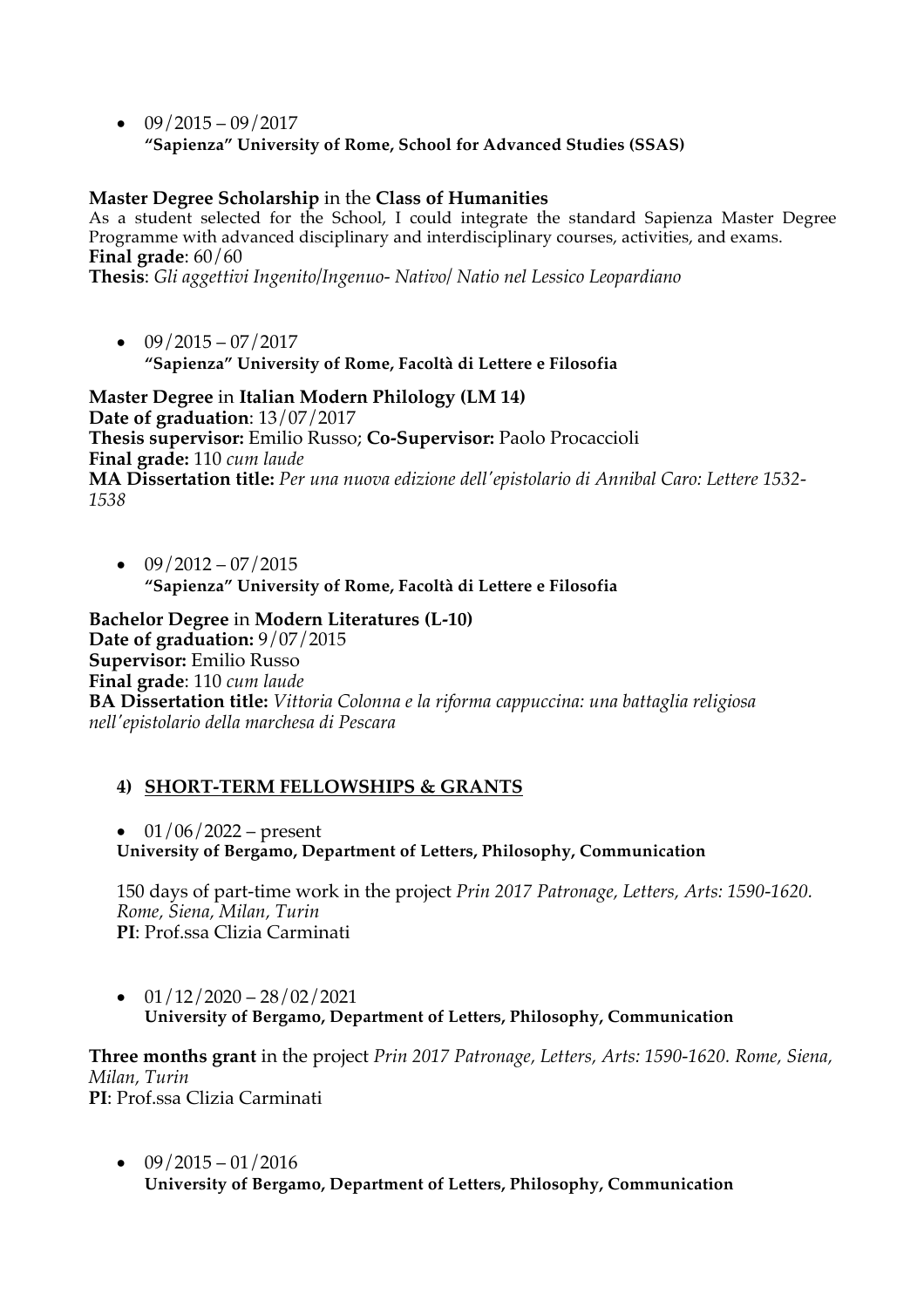**Five months grant** in the project *Lettere di Torquato Tasso e di interesse tassiano della Biblioteca "Angelo Maj di Bergamo"* **Scientific Directors**: Prof.ssa Clizia Carminati, Prof. Paolo Procaccioli, Prof. Emilio Russo

# **5) TEACHINGS**

 $\bullet$  01/03/2022 – 30/06/2022 **University of Padua, Department of Literary and Linguistic Studies (DISLL)**

**Integrative teaching** (20 hours) for the course of **Italian Literature** (Bachelor Degree) **Responsible of the course**: Prof. Franco Tomasi

**Topic**: Ludovico Ariosto's *Orlando Furioso*

 $\bullet$  01/10/2021 – 31/01-2022 **University of Padua, Department of Literary and Linguistic Studies (DISLL)**

**Integrative teaching** (20 hours) for the course of **Italian Literature** (Bachelor Degree) **Responsible of the course**: Proff. Francesca Favaro, Valentina Gallo, Monica Zanardo

**Topic**: History of Italian Literature

 $\bullet$  01/03/2021 – 30/06/2021 **University of Padua, Department of Literary and Linguistic Studies (DISLL)**

**Integrative teaching** (20 hours) for the course of **Italian Literature** (Bachelor Degree) **Responsible of the course**: Prof. Franco Tomasi

**Topic**: Ludovico Ariosto's *Orlando Furioso*

# **6) LESSON-SEMINARS**

- 25.05.2022, University of Siena, Department of Philology and Literary Criticism. Seminar *Letteratura e arti al tempo di Marino (1580-1620): casi di studio e prospettive di ricerca digitali*; Responsible of the course: Prof. Carlo Caruso
- 10.11.2021, University of Padua, Department of Information Engineering. Seminar *Raccogliere e pubblicare lettere nel Cinquecento.* Responsible of the course: Prof. Giorgio Maria Di Nunzio
- 10.05.2021, Sapienza University of Rome. Seminar *Le edizioni di carteggi cinquecenteschi: il caso di Vittoria Colonna.* Responsible of the course: Prof. Marco Grimaldi

# **7) OTHER COLLABORATIONS**

 $\bullet$  11/2016 – 06/2017

**Collaboration to the project** *Autografi dei letterati italiani* (Online version)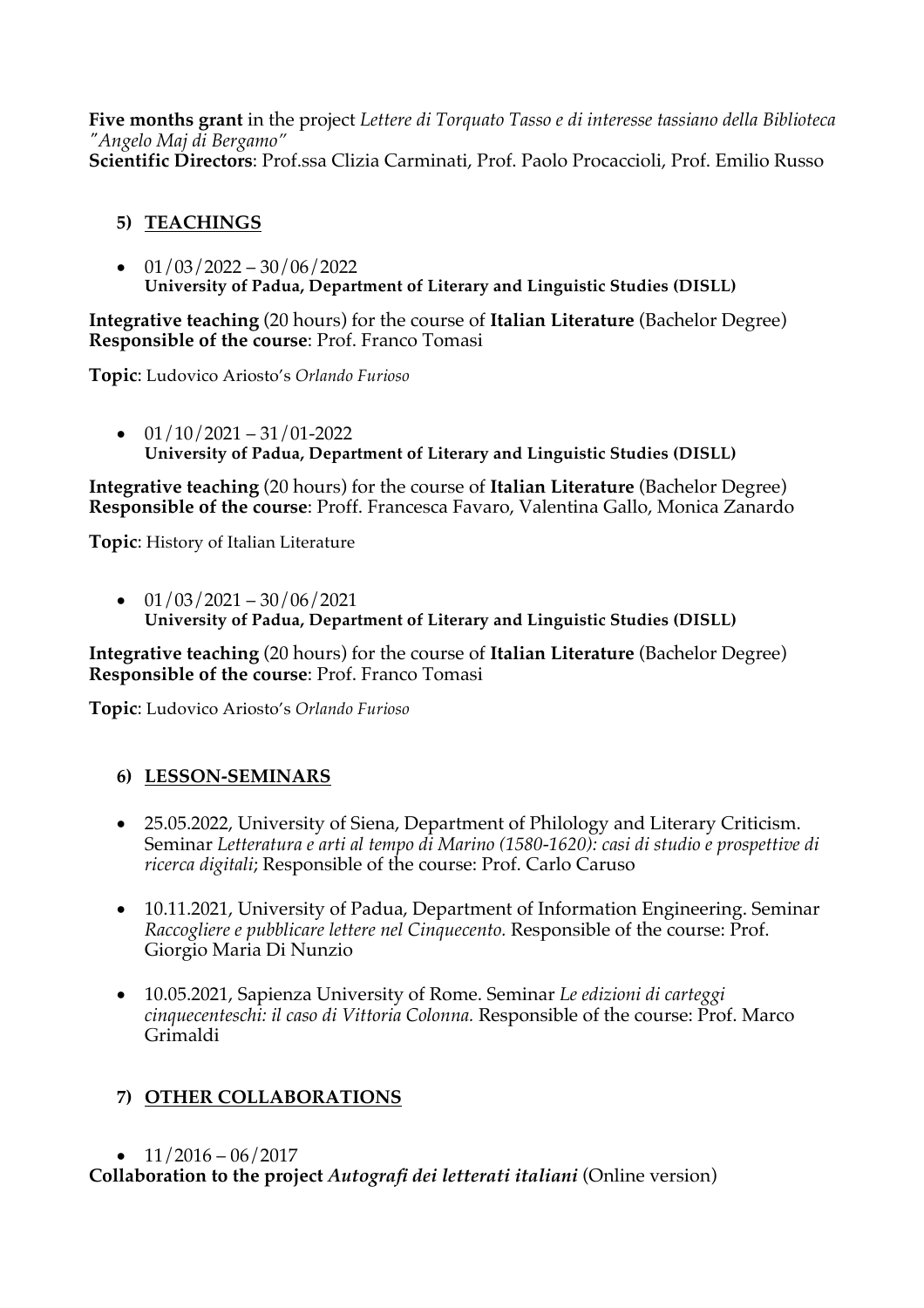**Work performed**: The hours of collaboration in the project were dedicated to the collection and management of data published in the online resource *Autografi dei Letterati Italiani* (www.autografi.net)

**Scientific coordinator**: Prof. Emilio Russo

 $2015$  – current

#### **Collaboration to the database** *Archilet*, *Archive of Italian literary correspondences of the modern age (XVI-XVII centuries)*

**Correspondence already filed and available**: Vittoria Colonna and Michelangelo Buonarroti; section of letters by Torquato Tasso

**Scientific coordinators**: Prof.ssa Clizia Carminati, Prof. Emilio Russo, Prof. Paolo Procaccioli

#### **8) SUMMER SCHOOLS**

•  $03/09/2019 - 08/09/2019$  – Firenze - Torre Pellice (TO), Italy

**Summer School** of the Waldesian Society of Studies – Waldesian Society of Studies **Field of study**: History of the Religious Reform

•  $08/07/2019 - 09/07/2019 - Aix-en-Marseille, France$ 

**Summer School** *Le nozze di Cadmo e Armonia (il Rinascimento europeo e la sua ricezione)* – Aix-Marseille University - University of Rome "Sapienza".

## **9) PUBLICATIONS**

#### **Edited books**:

• *Oltre i termini della lettera. Pratiche di dissertazione nelle corrispondenze tra Quattro e Cinquecento*, edited by M. Liguori and E. Olivadese, Sarnico (BG), Edizioni di Archilet, 2021

#### **Journal articles:**

- *Lettere spirituali in tipografia: i casi Vittoria Colonna e Paola Antonia Negri*, «Prassi Ecdotiche della Modernità Letteraria», 5 (2020), pp. 39-54, 2020
- *A proposito di due recenti contributi su Vittoria Colonna*, «Filologia e Critica», XLIII, 2018, pp. 124-135
- *Su Vittoria Colonna e la riforma cappuccina. Documenti epistolari e un'appendice inedita*, «Atti e memorie dell'Arcadia», 6, 2017, pp. 85-104

#### **Chapters in books**: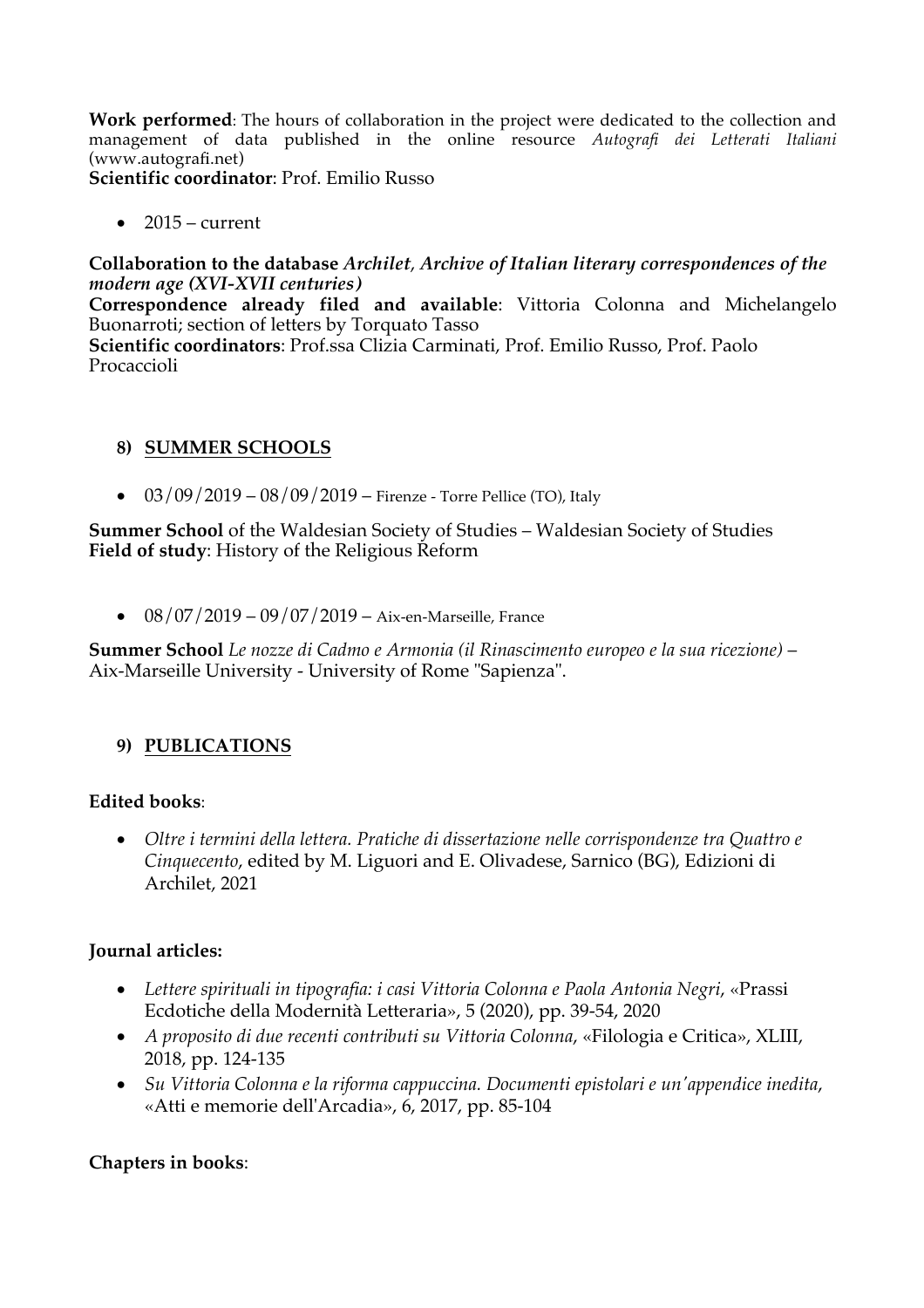- *Riflettere sul mito e attraverso il mito. Rilievi per l'ultimo dialogo di Torquato Tasso*, in *Mythes et Mythologies entre création et interprétation*, edited by R. Ruggiero e O. Vox, Lecce, Pensa, 2022, pp. 197-217
- *Per l'epistolario di Carlo De' Dottori: primi rilievi sulla tradizione estravagante*, in *«Testimoni dell'ingegno». Reti epistolari e libri di lettere nel Cinquecento e nel Seicento*, edited by Clizia Carminati, Sarnico (BG), Edizioni di Archilet, 2019, pp. 415-435
- *Annibal Caro e Benedetto Varchi: primi contatti epistolari sull'asse Roma-Firenze*, Atti del XXII Congresso dell'Associazione degli Italianisti, edited by A. Campana e F. Giunta, Roma, ADI Editore, 2020
- *Emendazione*, in *Lessico Leopardiano 2020*, Roma, Sapienza Università Editrice, 2020, pp. 25-34 (with S. Laiena)
- *Ingenito-ingenuo / Nativo-natio*, in *Lessico Leopardiano 2020*, Roma, Sapienza Università Editrice, 2020, pp. 69-81
- *Su alcune missive tassiane trasmesse dal codice Falconieri e dal registro di Maurizio Cataneo* (...), in *Ricerche sulle lettere di Torquato Tasso*, edited by C. Carminati ed E. Russo, Sarnico (BG), Edizioni di Archilet, 2016, pp. 61-76

## **Reviews:**

- *L'eroicoico*, edited by G. Crimi e M. Malavasi, Roma, Carocci, 2020) for the journal «Italique», 2021, pp. 387-392
- F. Martillotto, *Lessico, poetica e linguistica nelle Lettere di Torquato Tasso* (Catania, il Convivio, 2018) for the journal «Studi tassiani», 2018, pp. 208-212

# **10) CONFERENCES**

# **Organization**:

- 06/04/2022; 11/04/2022 Aix-Marseille Université. Series of seminars titled *La rencontre avec l'autre: la littérature et l'art dans le bouleversements géopolitiques de l'Europe moderne, XVI-XVII siècles* (organized with Michela Fantacci, Nelly Paquis)
- 28-29/06/2021 Aix-Marseille Université. Conference *La rencontre avec l'autre. Image du conflit dans la littérature et les arts au début du XVIe siècle* (organized with Michela Fantacci, Aitana Goicoechea)
- 12/09/2019-14/09/2019 University of Pisa, XXIII ADI Congress. Proponent of the Panel *Tra Lettera e Trattato. Pratiche di dissertazione nelle corrispondenze del Cinquecento* (panel organized with Elisabetta Olivadese)
- 09/04/2019 10/04/2019 University of Padova. Conference *Le lettere scarlatte. Tabù della lingua e della letteratura nell'età contemporanea* (organized with Pier Giovanni Adamo, Marco Biasio, Dario Del Fante, Aureo Lustosa Guerios, Ilenia Sanna).

## **Talks:**

- 16/05/2022 Milano, Università Cattolica del Sacro Cuore. Paper title, presented with Elisabetta Olivadese: *Arti sorelle online. Un database tra testo e immagine* (in the conference *Pinger cantando. Arti Sorelle a Milano tra Cinque e Seicento*, organized by R. Ferro)
- 31/03/2022 Dublin, RSA Conference 2022 (Paper: *Cultural and financial interests in the early 16th century Rome: the leading role of Vittoria Colonna.* Panel)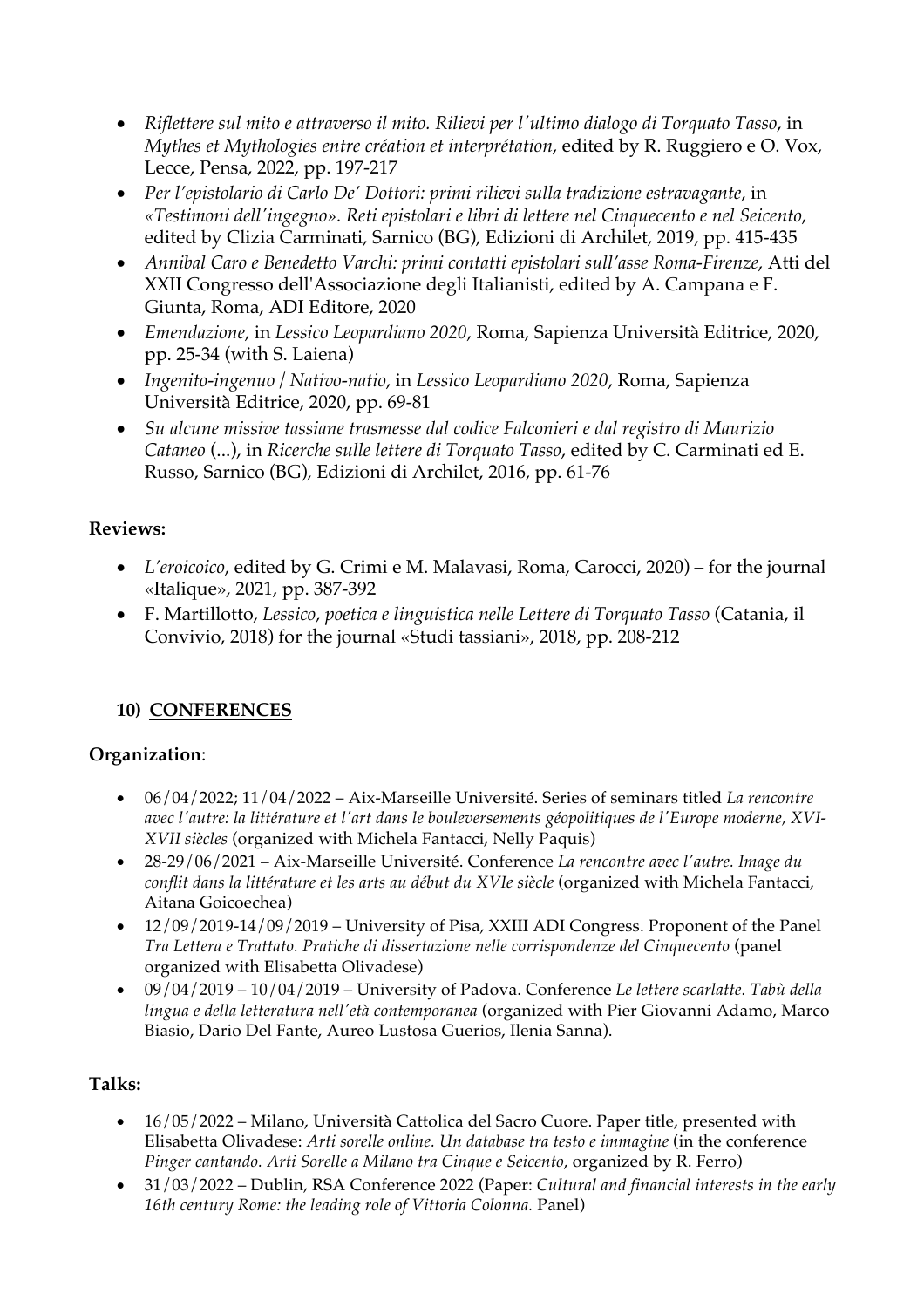- 28/06/2021- Aix Marseille Université. Paper title: *Pistes d'une déception politique. Vittoria Colonna entre la France et l'Empire* (in the conference *La rencontre avec l'autre. Image du conflit dans la littérature et les arts au début du XVIe siècle*)
- 15/12/2021 University of Bergamo. Paper title: *Presentazione del sito www.artisorelle.it* (paper presented with Elisabetta Olivadese and Lorenzo Sacchini in the conference *Arti Sorelle. Letteratura e Arte tra Rinascimento e Barocco*, organized by C. Carminati)
- 24/09/2021 University of Catania. Paper title: *Scambi di rime con la curia romana: nuove prospettive per Vittoria Colonna* (paper presented in the XXIV Adi Congress, *Letteratura e Poetere/i*)
- 03/09/2021 Sapienza University of Rome. Paper title: Rinascimento e digital humanities (paper presented in the conference *Il Rinascimento europeo. Studi contemporanei e prospettive future,* organized by E. Russo)
- 09/07/2019 Aix-Marseille University. Paper title: *La corrispondenza di Vittoria Colonna: testo critico e commento* (Conference of the Summer School *Le nozze di Cadmo e Armonia. Il Rinascimento europeo e la sua ricezione* organized by R. Ruggiero)
- 19/12/2018 University of Padua. Paper title: *La comunicazione epistolare nel Cinquecento: il caso Vittoria Colonna* (Doctoral seminar)
- 22/11/2018 23/11/2018 Rome, Centro Pio Rajna. Paper title: *Le lettere di/a Colonna nelle prime raccolte epistolari: selezione, manipolazione, e strategie editoriali* (presented in the onference *Testi ed editori. Giornate dottorali del Centro Pio Rajna*)
- 23/10/2018 24/10/2018 University of Padova. Paper title: *Reti cortigiane nell'epistolario di Carlo de' Dottori: i fondi di Modena e Firenze* (presented in the Conference *Carlo de' Dottori nel quarto centenario della nascita, 1618-2018*)
- 13/09/2018 15/09/2018 University of Bologna. Paper title: *Annibal Caro e Benedetto Varchi: primi contatti epistolari sull'asse Roma-Firenze* (presented in the XXII Adi Congress *Natura e Società*)
- 10/05/2018 Napoli, University Federico II. Paper title: *Il Carteggio di Vittoria Colonna. Testo critico e commento* (presented in the Conference *Il Rinascimento letterario. Il quadro della ricerca tra i giovani studiosi*, organized by Adi Association)
- 11/12/2015 University of Bergamo. Paper title: *Su alcune missive tassiane trasmesse dal codice Falconieri e dal registro di Maurizio Cataneo* (paper presented in the conference *Lettere di Torquato Tasso e di interesse tassiano della Biblioteca Civica 'Angelo Mai' studio, riproduzione digitale, pubblicazione online nel sito www.archilet.it)*, organized by C. Carminati, P. Procaccioli, E. Russo)

# **11) OTHER AWARDS-RECOGNITIONS**

- 16/04/2018 Sapienza University of Rome. Prize *Laureato Eccellente* for the Academic Year 2016/2017
- 2013-2015 Sapienza University of Rome. Selected for the "Path of Excellence" of the Bachelor Degree. The Program provided exemption from tuition fees with an average of marks of 29/30 every year
- 2012 Latina, G.B. Grassi High school. Scholarship won after the achievement of the High School Diploma cum laude

# **12) LANGUAGE SKILLS AND CERTIFICATIONS**

• Mother language: ITALIAN

Others: (Listening – Reading – Spoken production – Spoken interaction - Writing)